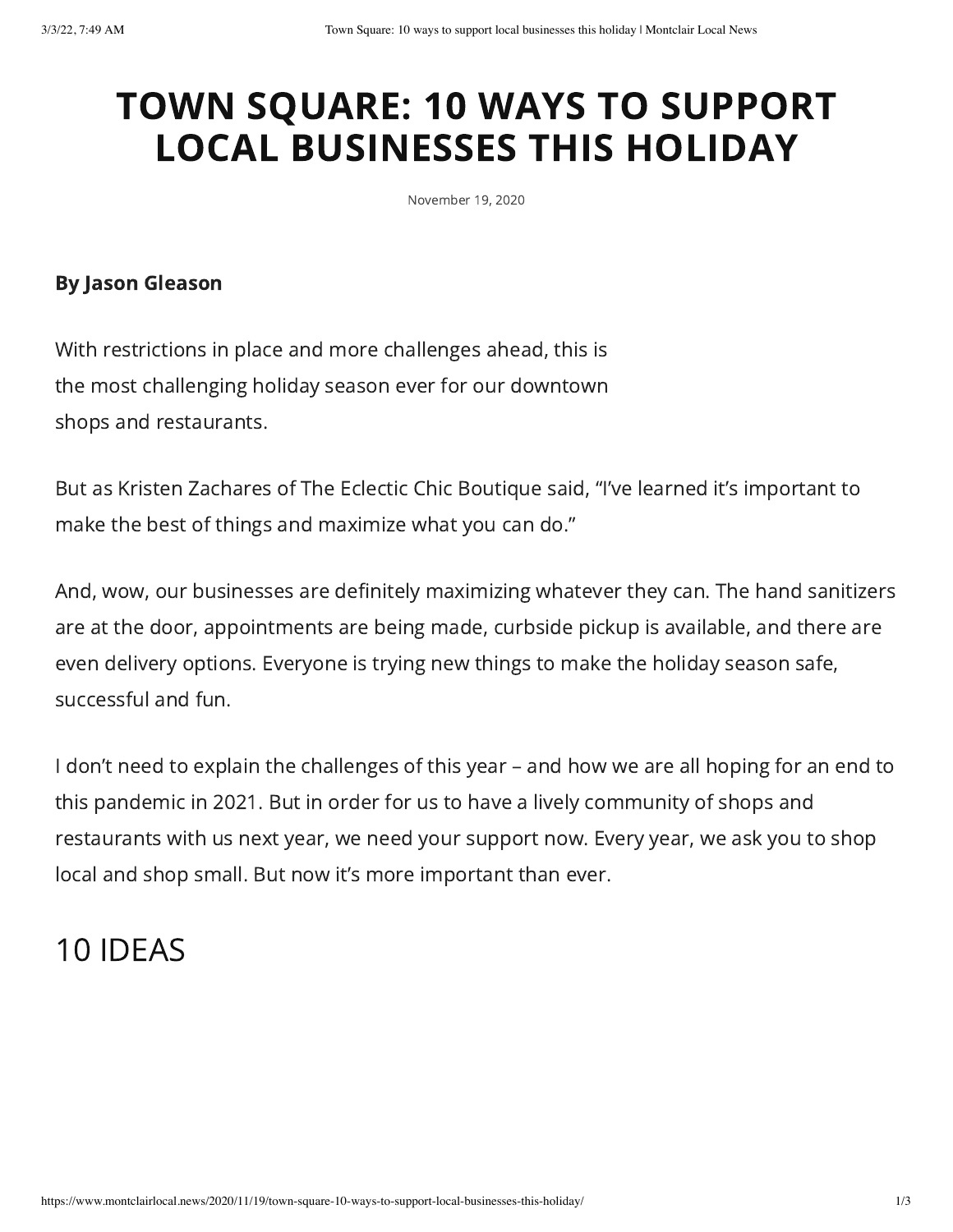- 1. Come out on Shop Small Saturday, Nov. 28. Even though Shop Small Saturday may look a little different this year, many of our businesses will be encouraging sidewalk shopping with merchandise outside. "The weather should be good, and it's a great way to shop right now," said Jeff Beck of East Side Mags. The Montclair Orchestra will be performing on Church Street, and we will be giving out free one-day parking permits with proof of downtown purchase (first come, first served).
- 2. Get your turkey done right. Even if you love to cook, it's a hard time to shop at grocery stores and get all the specialty items you may want for stuffing and desserts. Many of our restaurants are doing spectacular Thanksgiving takeaway packages with gourmet touches that save you the cooking and the shopping. Some of our restaurants are also taking reservations for the big day. Check out our social media — Facebook and Instagram — for the latest updates.
- 3. Gift cards for beauty and wellness. Montclair Center has dozens of spas, studios and salons to accommodate every taste and preference. A gift card to a day spa, massage, blowout, yoga class, meditation session or manicure is a terrific stocking stuffer for a friend.
- 4. Come out to shop on Thursday nights. Many of our shops are staying open later on Thursday nights to help maximize super-busy work-at-home and remote-schooling schedules.
- 5. Make a shopping appointment, order online or arrange for curbside pickup. Our shops want to help you get gifts for everyone on your list safely. Options include individual shopping appointments, curbside pickup options and even delivery.
- 6. Re-post, share and save. One of the best ways to help our businesses is to follow your favorites on social media and re-post and share. Help them reach more people with their holiday specials. Reposting, sharing and saving helps the businesses reach more people organically. Every little bit helps.
- 7. Take advantage of free two-hour metered parking. Thanks to the efforts of the Mayor and Township Council, there will be two hours of free parking at meters throughout Montclair from Black Friday through Dec. 26. This is a perfect time to check out a new boutique or restaurant that you haven't tried yet.
- 8. Leave a great review. Your favorite salons, restaurants and shops really depend on positive feedback on Yelp, Facebook and Google reviews. Take a few minutes today to leave some good reviews for your go-to lunches, classes and services.
- 9. Sign up for a class. Fitness studios are offering distanced and online programs. You can even support downtown by taking online craft classes, drawing classes and more with our many local businesses.
- 10. Take a walk. If you haven't already, pick up a drink to go, take a walk downtown and check out all the new art exhibitions. Our partnership with Fresh Air Montclair has resulted in art installations in windows all over downtown. Learn more at freshairmontclair.com.

And one extra …